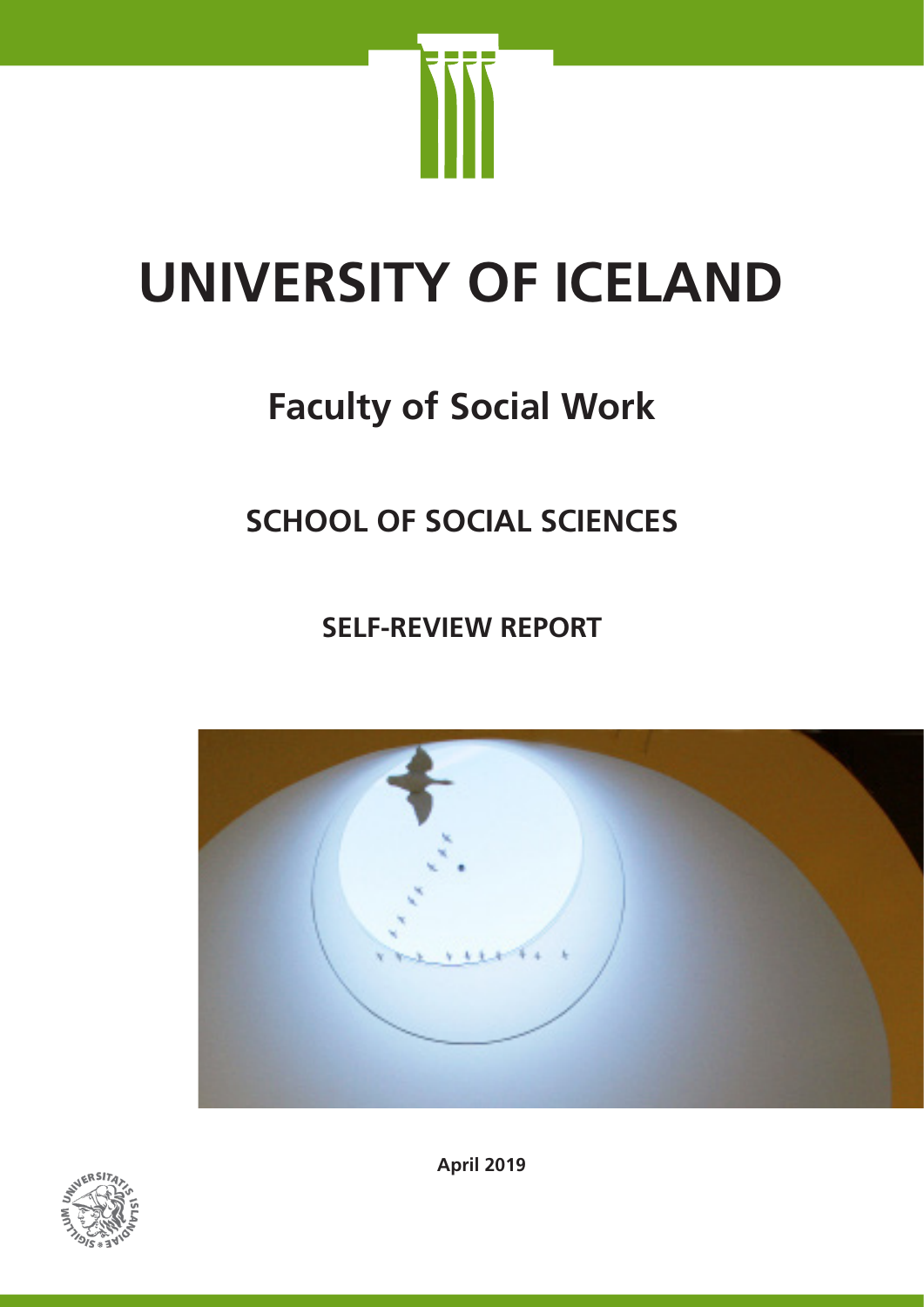

# UNIVERSITY OF ICELAND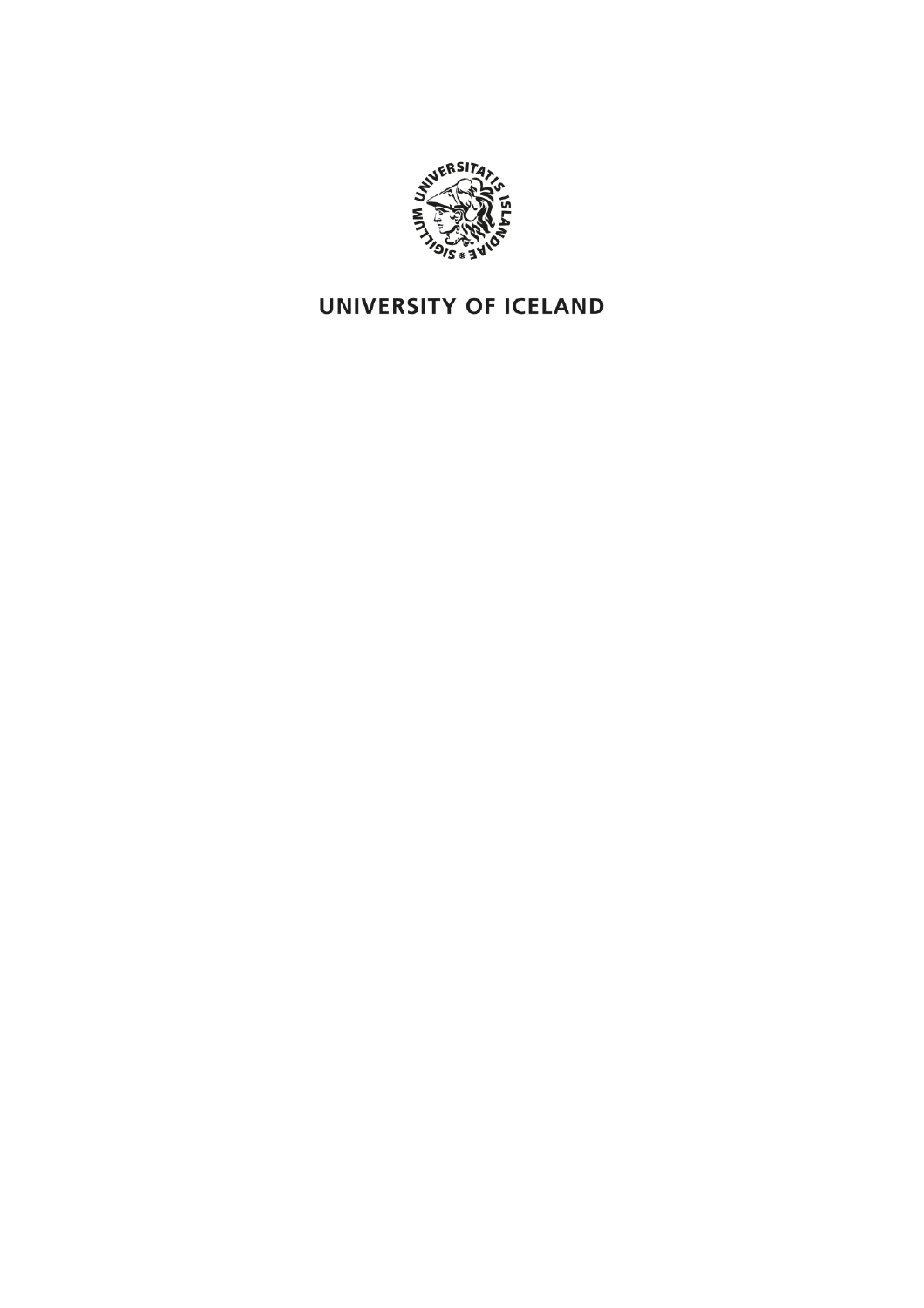# **Introduction**

This report is an abstract of the Self-Review Report of the Faculty of Social Work at the School of Social Sciences, University of Iceland and is intended for public disclosure at the University's website.

In accordance with the Icelandic Quality Enhancement Framework at the University level in Iceland and the University of Iceland's Guidelines for the organization, scheduling and process of institutionled review of faculties and interdisciplinary programmes, the Faculty of Social Work (the Faculty), School of Social Sciences (the School), University of Iceland (the University), conducted selfevaluations during the autumn semester of 2018. The results are presented in this report. A selfevaluation committee was established in September 2018.

The committee members were:

- 1. Sigurveig H. Sigurðardóttir, Senior Lecturer and Head of Faculty. Chair.
- 2. Steinunn Hrafnsdóttir, Professor and Deputy Head of Faculty. Representative of permanent teaching staff. Nominated by the Head of Faculty and appointed by the Dean of the School of Social Sciences.
- 3. Sigrún Harðardóttir, Lecturer. Representative of permanent teaching staff. Nominated by the Head of Faculty and appointed by the Dean of the School of Social Sciences
- 4. Alexandra Elísa Gunnarsdóttir, BA student. Representative of undergraduate students. Nominated by the Head of Faculty and appointed by the Dean of the School of Social Sciences
- 5. Íris Dögg Lárusdóttir, PhD student. Representative of postgraduate students. Nominated by the Head of Faculty and appointed by the Dean of the School of Social Sciences
- 6. Ellý Alda Þorsteinsdóttir, Social Worker and Director General at the Ministry of Welfare. External representative of former students, industry or society, nominated by the Head of Faculty and appointed by the Dean of the School of Social Sciences.
- 7. Gro Ellen Mathisen, Professor in HR and organisational psychology. Dean of the Faculty of Social Sciences at the University of Stavanger. Appointed by the Chair of the Quality Committee of the University Council.
- 8. Rasmus Antoft, Associate Professor in Sociology and Dean of the Faculty of Social Sciences at the Aalborg University. Appointed by the Chair of the Quality Committee of the University Council.
- 9. Christofer Edling, Professor in Sociology and Dean at the Faculty of Social Sciences at the Lund University. Appointed by the Chair of the Quality Committee of the University Council.
- 10. Jón Kristján Rögnvaldsson. Administrator Officer of the Faculty.
- 11. Sigrún D. Flóvenz, Project Manager at the School of Social Sciences. Secretary of the selfreview team.

The self-evaluation process started in September 2018. The Centre for Teaching and Learning assisted the committee, providing its expertise in revising learning outcomes. Assistance also came from the Social Science Research Institute. It provided surveys and arranged focus groups with the assistance of the student representative on the committee. The role of the committee was to evaluate the collected data, discuss strengths and weaknesses of the study programmes and suggest action plans.

This report is divided into three main chapters. The first chapter describes the Faculty characteristics, academic vision and student support. It identifies problems and suggests actions and solutions. It also

Faculty of Social Work 2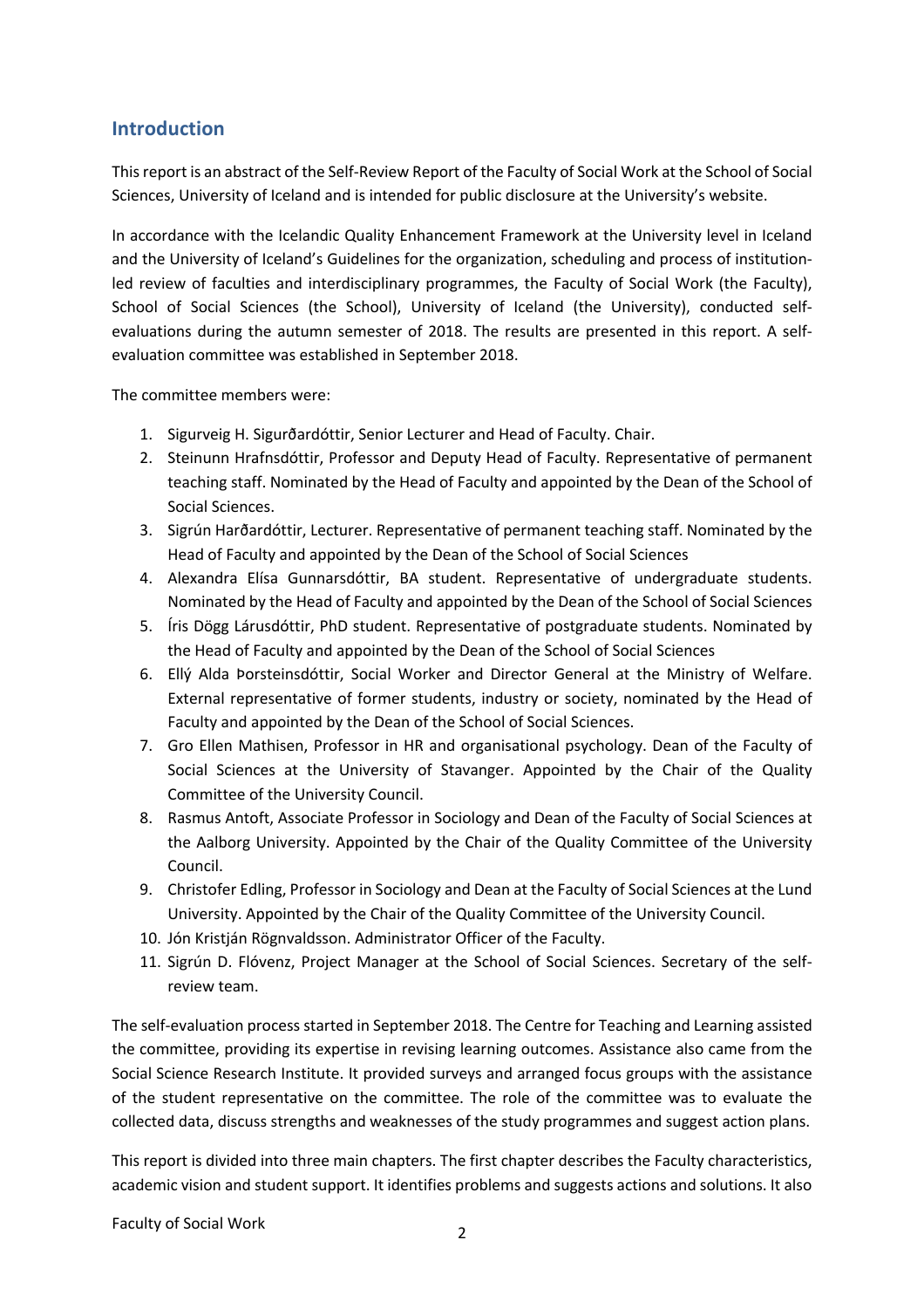describes the main conclusions of the Faculty´s previous self-review and the actions taken since. Its main conclusions reflect the Faculty´s under funding and high Teacher/student ratio. However, it also emphasises the high overall students' satisfaction which has consistently been above the UA on issues with regard to personal development and self-confidence, ethical judgement, consciousness of sustainability, responsibility to the community and of equality. Some actions are nevertheless needed to improve student satisfaction in particular areas and in line with the University strategy (HÍ21).

Chapter 2 is the main part of the review, where all study programmes are evaluated by the staff and students. Strengths and weaknesses are identified and actions and solutions are proposed for each programme. The main quality enhancements which were suggested by staff when working on the report were a) Improving the assessment and feedback on course work, b) revision of the MA clinical professional programme, c) revision of diploma postgraduate courses, d) revising the academic vision of the education in line with new standard on ethics by IASSW. Other improvements are based on the particular characteristics and student survey outcomes for individual programmes.

The third chapter is a summary of the main conclusions for the Faculty as a whole based on the action plan of the first two chapters.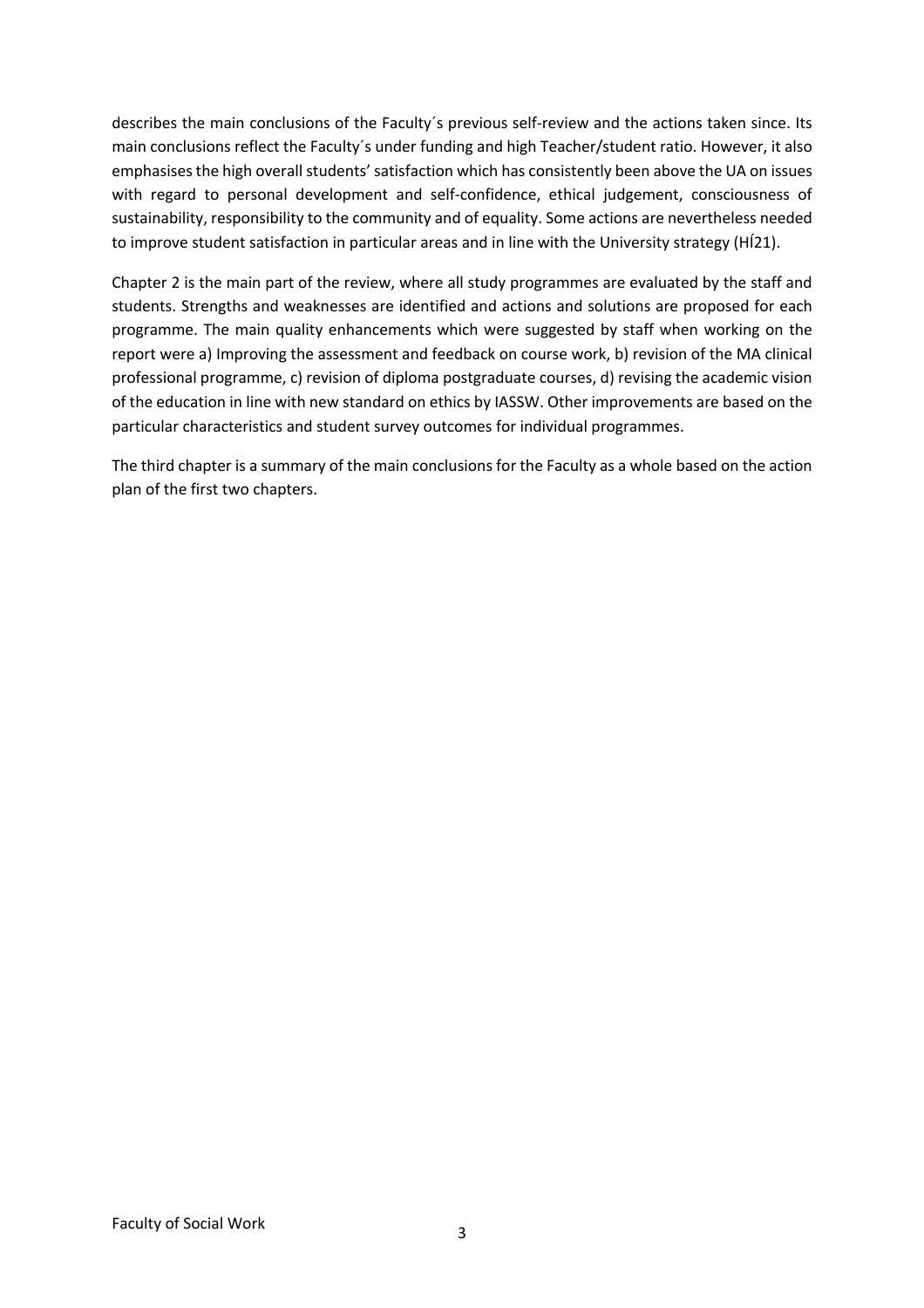# **Summary and Main Conclusions for the Faculty**

# Lessons Learned from QEF1

The Faculty has undertaken a review of education and research policies in several ways to respond to the results of the self-review in 2014. The present situation is in some ways an improvement of the situation that was relevant in the Faculty in June 2014. There is a strong will of the staff to evaluate and improve the study programs and services for the students and still increase the quality of teaching for the students.

Since the last self-report was done in June 2014 there has been an increase in the number of full-time lecturers at the Faculty. Three new academic positions have been added which improves teacher/student ratios and reduces over-time of staff and increases the quality of teaching in special areas. One position is in the area of multi-cultural social work, one in school social work and one in Professional Rehabilitation. At the same time, one professor and one assistant professor have retired and one has reduced his position to 20%. However, assistant teachers have been hired to assist in teaching and assessment. Emphasis has been put on reducing overtime so teachers can research more.

In the previous self-review report the students noted that there was a lack of elective courses. The Faculty has increased the number of such courses and each student can now elect selective courses up to 18 ECTS. Selective courses were five in 2014 (total 22 ECTS) but are now eight (total 34 ECTS). The students also emphasized a lack of individual study assignments and the assessment could be improved. Various measures have been taken to improve the situation considering these recommendations.

The students also noted that there was a lack of suitable rooms and facilities for teaching and that the student groups were oversized. These factors are because of forces that are outside the power of the Faculty to solve but further work needs to be done to improve the working environment at the Faculty.

A special supervisory teacher of BA thesis has been appointed and improvements made on the Handbooks of BA and MA studies. Furthermore, the learning outcomes of the BA and the MA for Professional recognition programs have been revised. The uneven workload between courses has been improved by comparing dates for essays and assignments to be handed in. In some way this has succeeded, but still need some improvements. A special working group has been established to review the MA and diploma studies.

However, some of the key problems in the self-review remain such as high student/staff ratio, which for example has a negative effect on the quality of assessment and underfunding of the clinical master studies, that is caused by the University funding system that does not recognise social work programmes as clinical programmes.

# Faculty Characteristics

The Faculty of Social Work is one of six faculties within the School of Social Sciences which is the largest of the University´s five schools. The Faculty of Social Work became an independent Faculty on 1 July 2008 following the restructuring of the University. The Faculty was formerly a department at the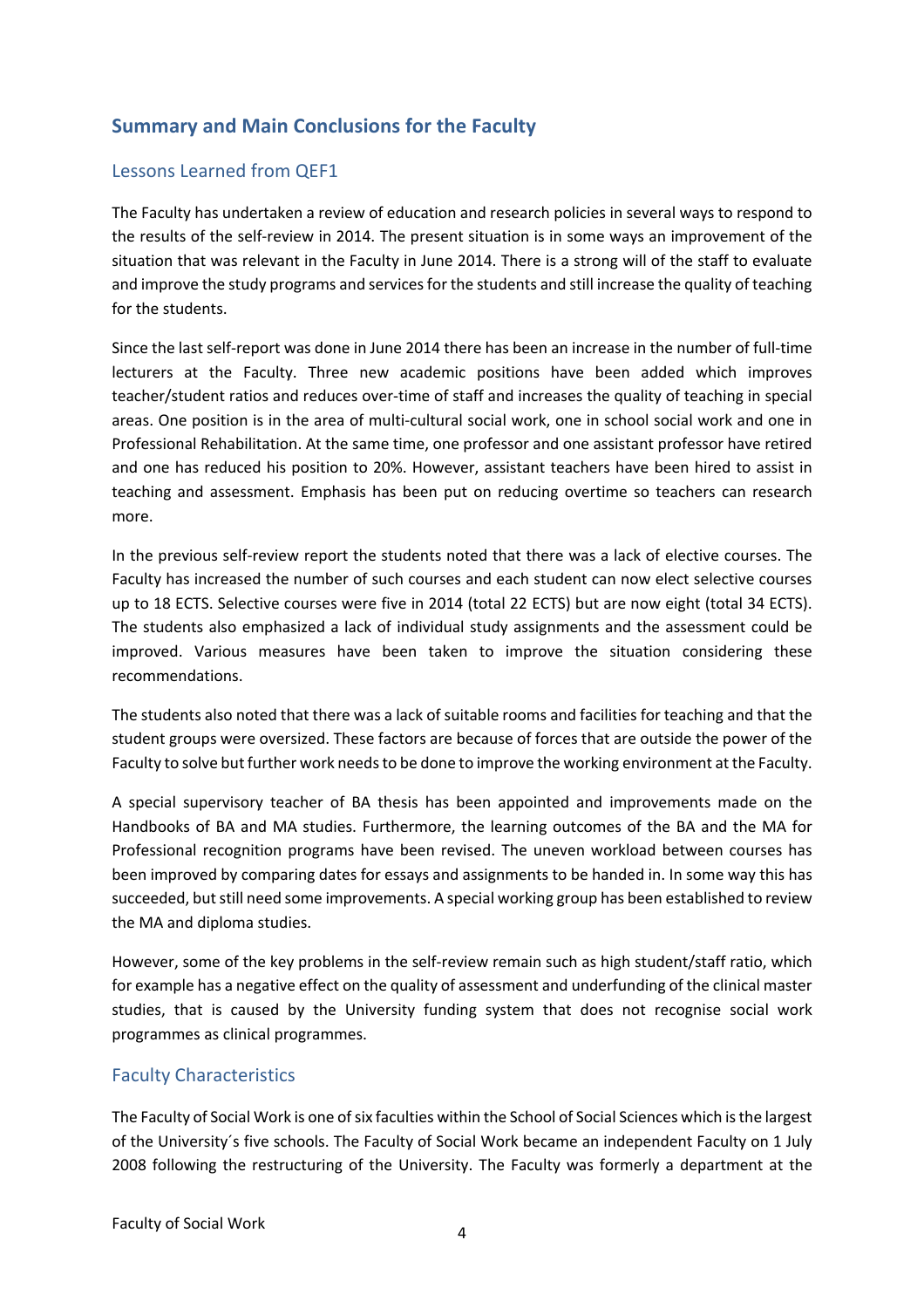Faculty of Social Sciences. This restructuring has proven to be a good step. The Faculty has more independence, decision making is much easier, lines of communication are simpler and there is more understanding towards educational needs of students. Administration is also more effective. Students get better service, there is better use of time, because now it is possible to focus on issues concerning only the Faculty of Social Work in meetings, and all this results in improved team cohesion.

The Faculty offers one BA Study Programme, six Postgraduate Diplomas, five MA Programmes and one PhD Programme (Appendix 1, Table 1).

The Faculty is a medium sized faculty within the School of Social Sciences with 13 tenured lecturers representing 10.4 FTE in 2018, of which only one is male member in a 0.2 FTE (Appendix 1, Table 2). Of these, 2 are adjunct lecturers, 6 assistant professors, 3 associate professor and 2 professors Six of 13 Faculty members are 59 years old or older. In the academic year of 2017–2018 a total of 122 sessional teachers contributed 7.38 FTE and were responsible for around 52% of the hours taught in the Faculty. In 2017-2018 the number of students was 347, 240 undergraduate students, 104 master students, and 4 PhD students. Currently undergraduate students are 69% of the student body. In the academic year 2017-2018 the Faculty offered 49 courses.

# Teaching and Learning

The Faculty has a high retention rates and 72% complete their studies in the BA Programme within four years (Appendix 1, Table 3). The Faculty has always aimed at having a high retention rates in the BA studies and MA studies with professional recognition. The completion rate is very high for the graduate professional recognition Master study or 90%. The high graduation rate is partially due to the fact that the graduate clinical programme in social work has strict attendance requirements (80%) and is organised in teaching modules that the students need to follow. This creates a solid and focused group where students support each other from start to finish of the studies. As is evident from the table the number of students, retention and completion rate of some of the postgraduate diplomas need consideration. These diplomas are usually part-time, and the students are usually working fulltime.

Overall students were very satisfied with the quality of both their BA and MA study programmes. The students are also pleased with their access to and communication with teachers. Currently the Faculty offers a three-year BA degree in social work, followed by a two-year MA course to earn professional qualification as a social worker. The BA study is mainly academic and research based, although a heavy emphasis is put on collaboration with the field. Additionally, two MA programmes, research based social work and Gerontology, are offered. The Faculty also offers six postgraduate diplomas in different specialities. These postgraduate diplomas are provided sporadically, depending on the number of students, and the needs of the labour market. The PhD programme is still weak with only six students in the programme. The study programmes are very different in size and scope. The largest number of students are in the BA studies and in the professional clinical master.

The Faculty's results are positive in comparison with the UI regarding attitudes towards the quality of teaching, academic support, organization and management of the study programme. The results were also more positive than the university average (UA) concerning the development of personal skills as the studies had increased their skills to communicate in writing, increased their self-confidence and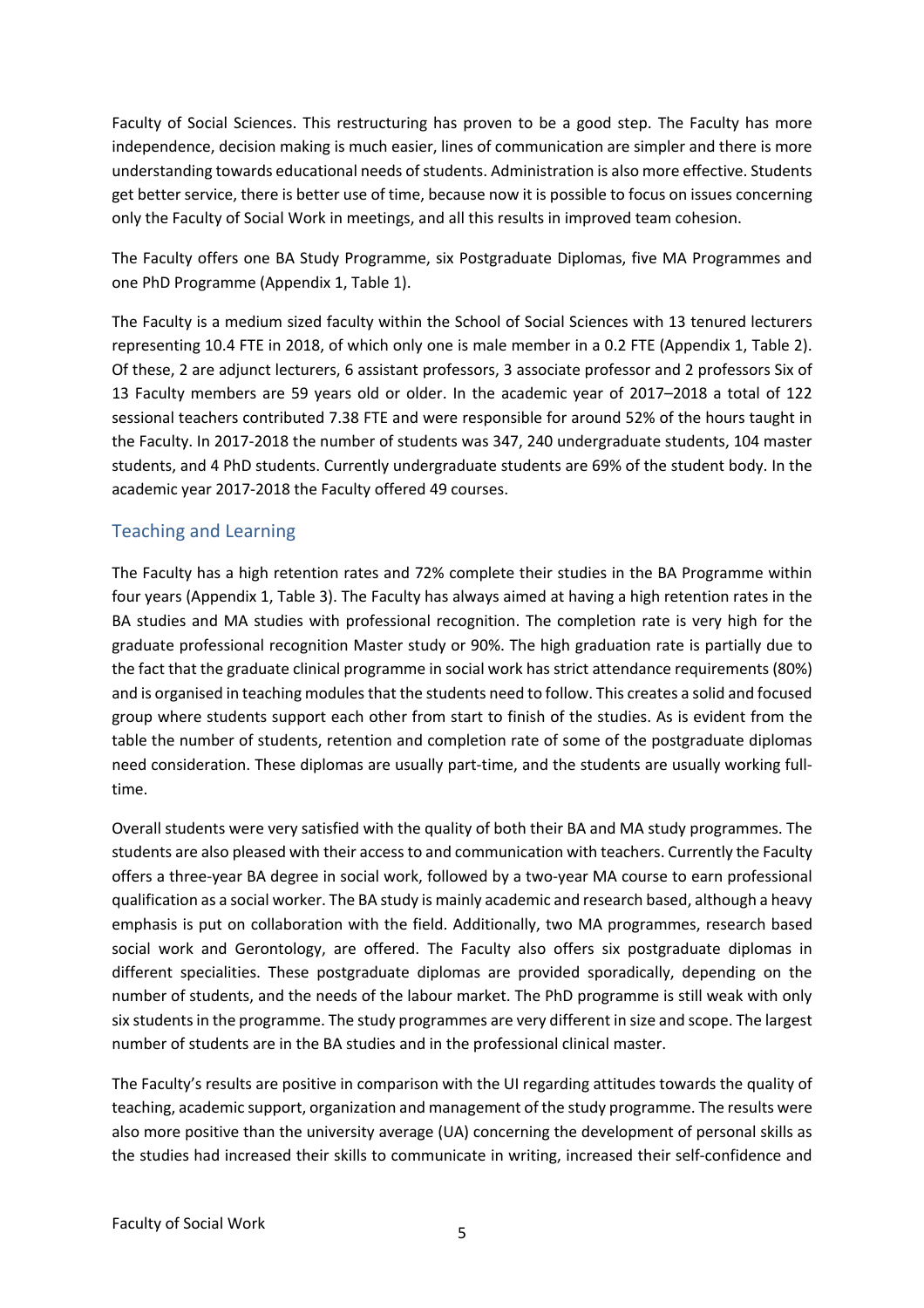their consciousness of equality. These results are in line with the most positive aspects discussed in focus groups reviews carried out as part of this Self-Review in November 2018.

The Faculty needs to consider that assessment and feedback on coursework have lower scores compared with the UA. The Faculty will focus on trying to improve this. However, the funding model of teaching and evaluation of coursework is quite limited and teachers do not have enough time and pay for evaluating student work. The students mentioned that the study programme could be improved with more connection to the field. This was also stated by the external international experts' group after their visit in November 2019. It is not easy to establish more connection than is done today, as there are many part time teachers from the field teaching in the programme. Besides, students can choose two electives in voluntary work and have a lot of field visits.

Almost half of the BA students were satisfied with the variety of the teaching methods, which is quite low but still higher than the UA. The MA students also criticized the lack of variety in teaching methods and suggested implementing the flipped classroom model. This was also mentioned by the external international experts. The Faculty needs to consider how to provide more variety in teaching and give the teachers an opportunity to adopt to new methods. Furthermore, the Faculty scores rather low in coordination of studies and family life (50%, UA 60%) which needs to be considered.

The diploma programmes need to be revised and the Faculty needs to consider if there are possibilities for more coordinated teaching within the programmes. That would be in line with the strategy of the overall education in the Faculty and economically more feasible.

The external international experts in their visit in November 2019 found that there are a vast number of courses compared to number of Faculty, both on undergraduate level and on the diploma level. They wonder if this is economically sustainable as there are few students on the diploma level and the Faculty members report too high work load. They think that the Faculty would benefit from developing an overall study strategy and remove courses that do not fit into this strategy. The experts also suggest that the faculty could develop a remote learning policy and sell courses as lifelong learning courses to part time students. This is worth considering.

Some of the actions proposed for quality enhancement are not all in the hands of the Faculty, but rest within the School of Social Sciences, the University and the authorities.

# Management of Research

The Faculty itself does not have a separate strategy from the School of Social Sciences in teaching and research. The teaching and research strategy is the University five-year strategy, HÍ21, and the School of Social Sciences strategy agreed in 2016. The Head of the Faculty is responsible for implementing the strategy and reports regularly both to the School Board and the University´s Steering Group from implementing HÍ21 and attends annual anchor meetings organized by the Steering Group to follow up the status for the implementation. In the evaluation policy meetings teachers discuss the strengths and weaknesses of the structure and education strategy on the development of teaching and research.

The research and educational institution ICE-CCFR within the Faculty of Social Work has been operated since 2006. Its aim is to support research in the field of social work related to children and family affairs, policy, services and development. Most of the Faculty members have been active within the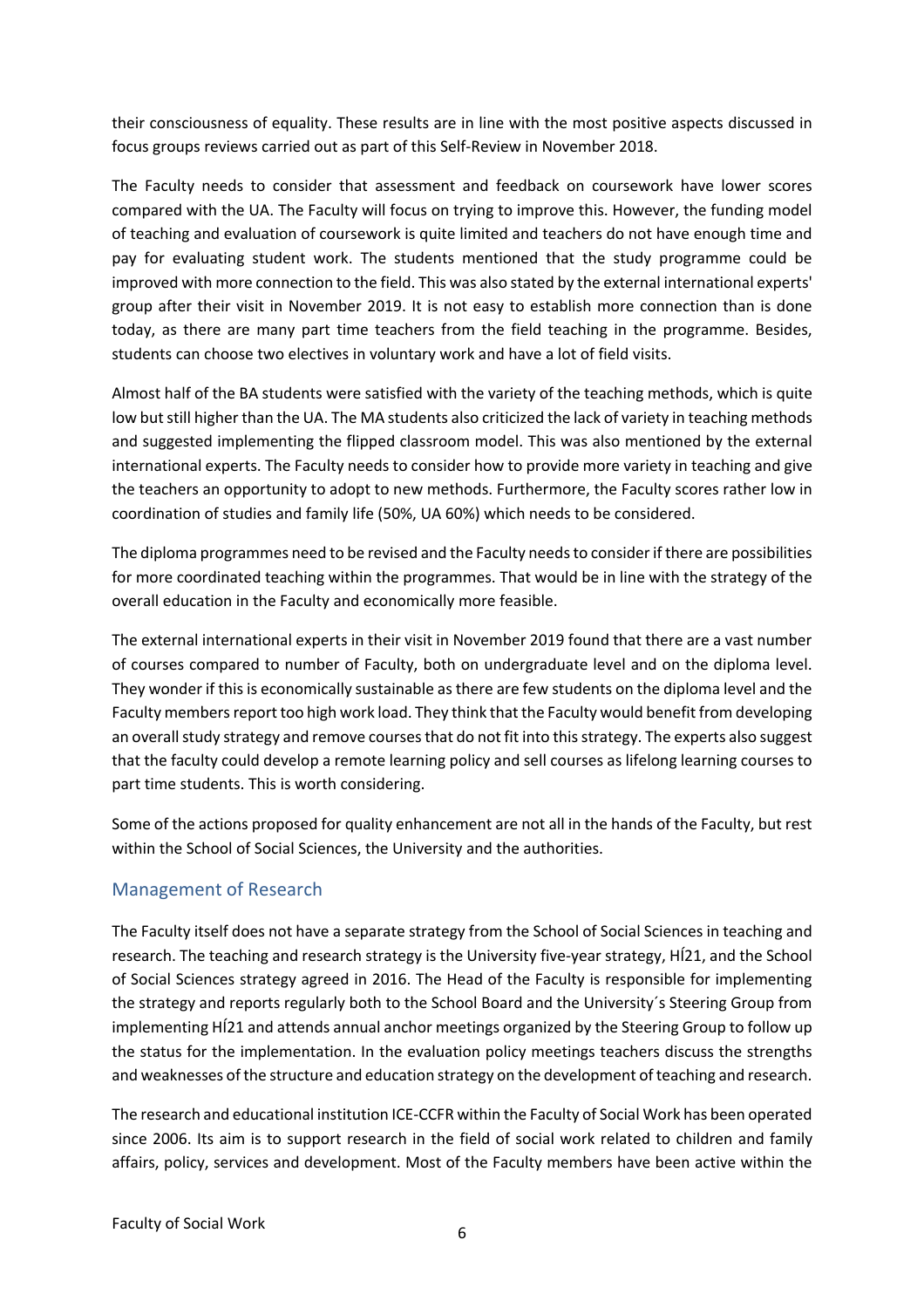research institution and many of them have been working on research projects and published reports in cooperation with the ICE-CCFR. The Institute organizes together with the Faculty of Social Work open meetings, symposia and seminars where the Faculty members and others share the results of their research.

The research within the Faculty is mostly individualized and based on available research time but the external funding is limited. The research output of academic members of the Faculty is considerably lower than the average for the School of Social Sciences and UI (Appendix 1, Table 4). There are hardly any established research groups at the Faculty but now the Faculty is preparing a research group on care research, which will involve many Faculty members. The Faculty members are preparing an application to the Icelandic Research Fund (Rannís).

All of the Faculty members are participating in both Icelandic and international research teams, such as NORDRESS, NordForsk and several Cost projects which have published both books and articles.

In the international experts' view the Faculty would benefit from developing a research strategy on how they want to organize and profile the research and there is also a need for a clearer plan for external funding. The experts suggest that PhD students should be involved in the network and even relevant members from other schools and external partners.

# Follow-up Processes

The implementation of the Action Plan will be a standing item on meetings of the Faculty Board and similarly Faculty Head will report on the progress regularly to the School Board. Faculty Head reports formally to the School Dean on the status of the implementation and plans for next year together with other relevant QA matters no later than 1 December and this will be followed up in the School Board. The School Dean will subsequently make use of this report in a status report for all Faculties in the School, which will be submitted to the Quality Committee no later than 15 January. The Quality Committee writes a short report to the Rector no later than 1 February, which will subsequently be discussed in a meeting between the Chair of the Quality Committee, the Director of Quality Management and Rector, Vice-Rectors. Deans of Schools and the Managing Director of the Central Administration.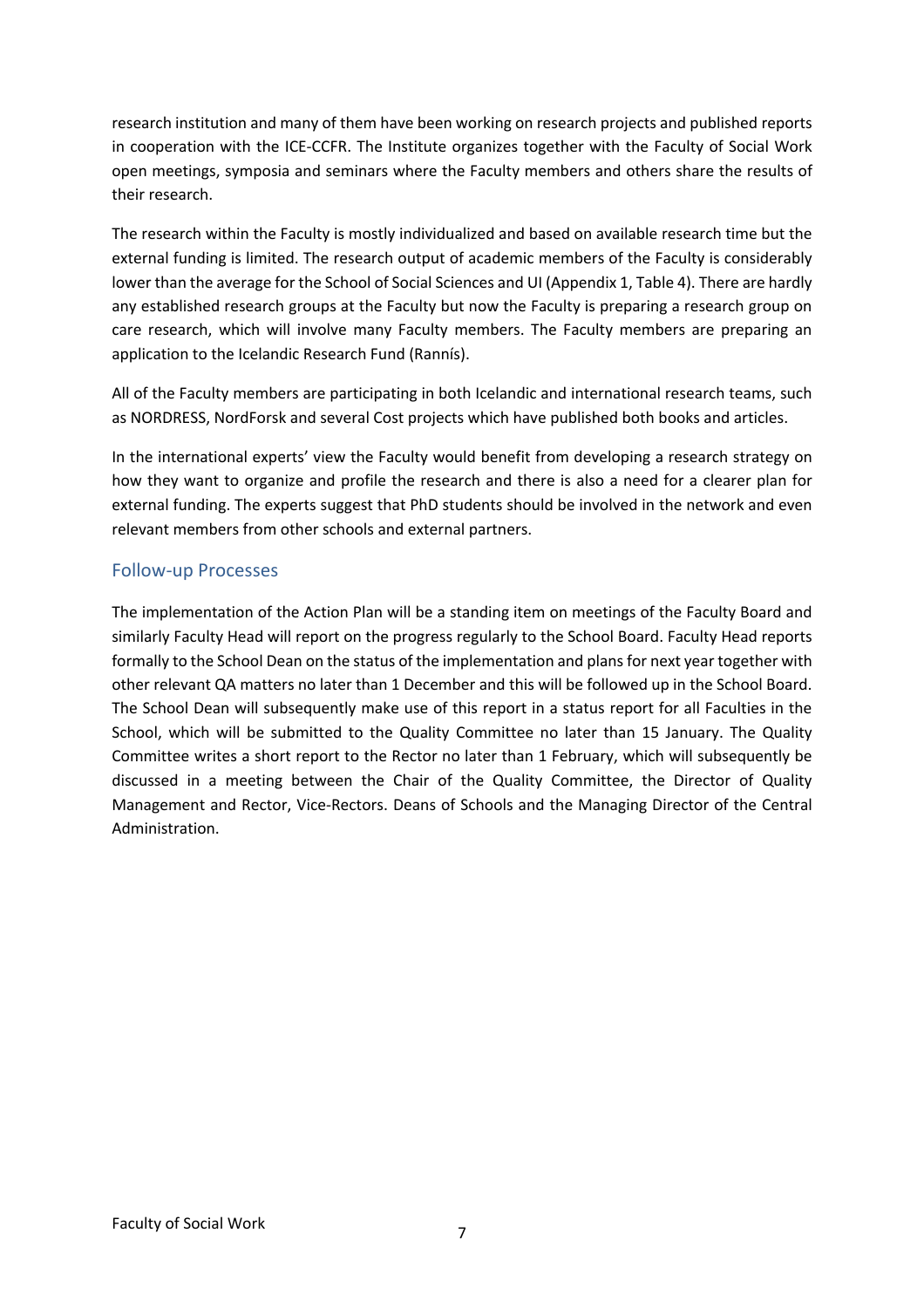# **Appendix 1. Key Figures.**

|                                                                                 | Cycle <sup>1</sup> | <b>Degree</b>  | <b>Credits (ECTS)</b> |
|---------------------------------------------------------------------------------|--------------------|----------------|-----------------------|
| <b>FRG261 Social Work</b>                                                       | 1.2                | BA             | 180                   |
| FRG311 Alcohol and<br>Drug Abuse<br>Counselling                                 | 2.1                | Postgrad. Dip. | 30                    |
| <b>FRG312 Child Protection</b>                                                  | 2.1                | Postgrad. Dip. | 30                    |
| <b>FRG313</b><br>Multiculturalism,<br>diversity,<br>refugees and asylum seekers | 2.1                | Postgrad. Dip. | 30                    |
| FRG314 Supervision in Social Work                                               | 2.1                | Postgrad. Dip. | 30                    |
| <b>FRG321 Professional Rehabilitation</b>                                       | 2.1                | Postgrad. Dip. | 30                    |
| <b>FRG441 Social Work</b>                                                       | 2.2                | <b>MA</b>      | 120                   |
| <b>FRG442 Social Work with Professional</b><br>Recognition                      | $2.2^{\circ}$      | MA             | 120                   |
| FRG443 Family Therapy                                                           | 2.2                | <b>MA</b>      | 120                   |
| ÖLD311 Gerontology                                                              | 2.1                | Postgrad. Dip. | 30                    |
| ÖLD441 Gerontology                                                              | 2.2                | MA             | 120                   |
| OLD442 Nordic Master's Programme in<br>Gerontology                              | 2.2                | <b>MA</b>      | 120                   |
| <b>FRG501 Social Work</b>                                                       | 3                  | PhD            | 210                   |

# **Table 1. Overview of present Study Programmes within the Faculty**

<sup>1</sup> See National Qualification Framework for Higher Education No. 530/2011.

# **Table 2. Faculty members, number (No.) and full time-equivalent (FTE) as of 1 June 2018, and sessional teachers in 2017.**

|                             | <b>Male</b> |      | Female |       | <b>Total</b> |            |
|-----------------------------|-------------|------|--------|-------|--------------|------------|
|                             | No.         | FTE. | No.    | FTE.  | No.          | <b>FTE</b> |
| Professors                  | 0           | 0    | 2      | 2.0   | 2            | 2.0        |
| <b>Associate Professors</b> | 1           | 0.2  | 2      | .2.0  | 3            | 2.20       |
| <b>Assistant Professors</b> | 0           | 0    | 6      | 5.20  | 6            | 5.20       |
| <b>Adjunct Lectures</b>     | 0           | 0    | 2      | 1.20  | 2            | 1.20       |
| Total                       | 1           | 0.20 | 12     | 10.40 | 13           | 10.60      |
| Sessional teachers          | 18          | 1.25 | 114    | 6.13  | 122          | 7.38       |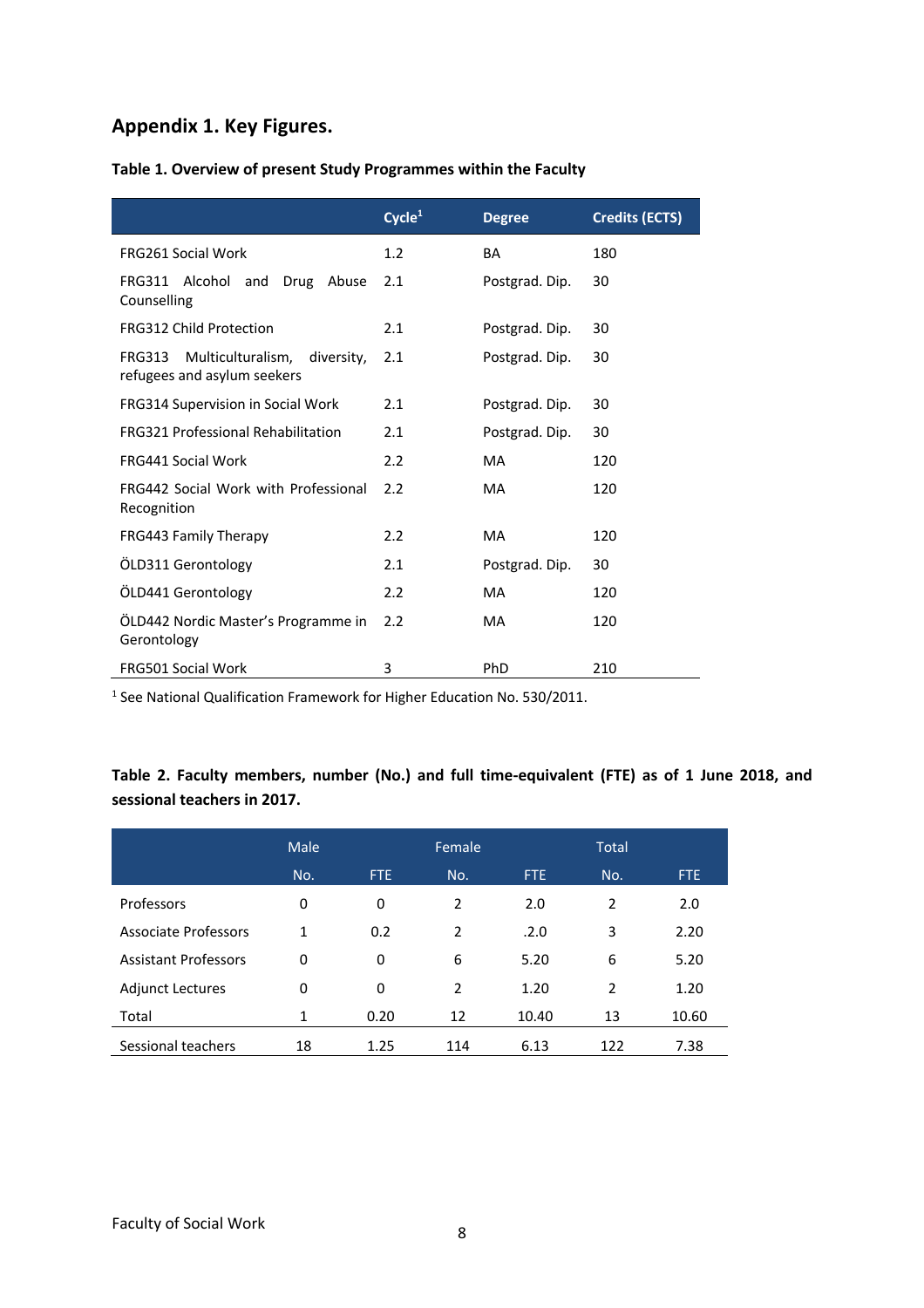| Programme     |           | No. of students        |                  | No. of<br>entrants <sup>3</sup> | Retention<br>rate | No. of<br>graduates | Completion<br>rate <sup>4</sup> |
|---------------|-----------|------------------------|------------------|---------------------------------|-------------------|---------------------|---------------------------------|
|               | Total no. | Full time <sup>1</sup> | Part<br>time $2$ |                                 | $\%$              |                     | %                               |
| <b>FRG261</b> | 262.0     | 165.0                  | 77.0             | 57.0                            | 72                | 71.0                | 72                              |
| <b>FRG311</b> | 14.8      | 0                      | 11.5             | 6.0                             | 43                | 4.8                 | 100                             |
| <b>FRG312</b> | 6.8       | $\pmb{0}$              | 6.3              | 3.3                             |                   | 3.0                 |                                 |
| <b>FRG313</b> | 1.8       | 0.3                    | 0.8              | $1.0\,$                         |                   | 0                   |                                 |
| <b>FRG314</b> | 12.3      | $\mathbf 0$            | 11.5             | 6.0                             |                   | $\Omega$            |                                 |
| <b>FRG321</b> | 6.5       | $\pmb{0}$              | 4.0              | 3.8                             |                   | 0                   |                                 |
| <b>FRG441</b> | 12.0      | 1.5                    | 4.0              | 1.5                             | 50                | 3.0                 | 65                              |
| <b>FRG442</b> | 66.0      | 61.0                   | 1.0              | 29.0                            | 90                | 34.0                | 90                              |
| <b>FRG443</b> | 6.3       | $\mathbf 0$            | 1.3              | $\pmb{0}$                       |                   | 1.5                 | 100                             |
| ÖLD311        | 5.8       | 0.3                    | 4.3              | 2.3                             | 50                | 3.3                 | 73                              |
| ÖLD441        | 5.3       | 0.8                    | 2.5              | 1.5                             |                   | 0.8                 | 100                             |
| ÖLD442        | 3.5       | $\mathbf 0$            | 1.5              | 1.0                             | 50                | 2.3                 | $\overline{7}$                  |
| <b>FRG501</b> | 3.5       | 2.3                    |                  | 1.0                             |                   | 0.5                 |                                 |

**Table 3. Total number of students, number of entrants, retention rate for first year, number of graduates and graduation rate (4-year mean).**

1> 22.5 ECTS completed. For PhD students > 1 ECTS completed.

<sup>2</sup> 1-22 ECTS completed.

<sup>3</sup> For all programmes except PhD, no. of students completing at least one examination in first term.

<sup>4</sup> 2-year rate for diploma, 4-year rate for BA/BS, 3-year rate for MA/MS, 5-year rate for PhD.

**Table 4. Research output of Faculty members, based on the Evaluation System for the Public Universities in Iceland, expressed by mean research points (A) and research points from peerreviewed publications (B).**

|            |      | 2014 |      | 2015 |              | 2016      |        | 2017 |      | Mean |
|------------|------|------|------|------|--------------|-----------|--------|------|------|------|
|            | A    | B.   | A.   | B    | $\mathsf{A}$ | <b>Β.</b> | 'A'    | B    | A    | B    |
| Faculty    | 23.5 | 9.3  | 25.0 | 13.4 |              | 22.0 13.7 | 21.0   | 9.6  | 22.9 | 11.5 |
| School     | 35.0 | 20.6 | 33.3 | 19.9 | 33.9         | 23.0      | 30.1   | 19.2 | 33.0 | 20.7 |
| University | 32.8 | 21.4 | 32.0 | 20.9 | 31.4         | 21.2      | - 29.6 | 19.4 | 31.5 | 20.7 |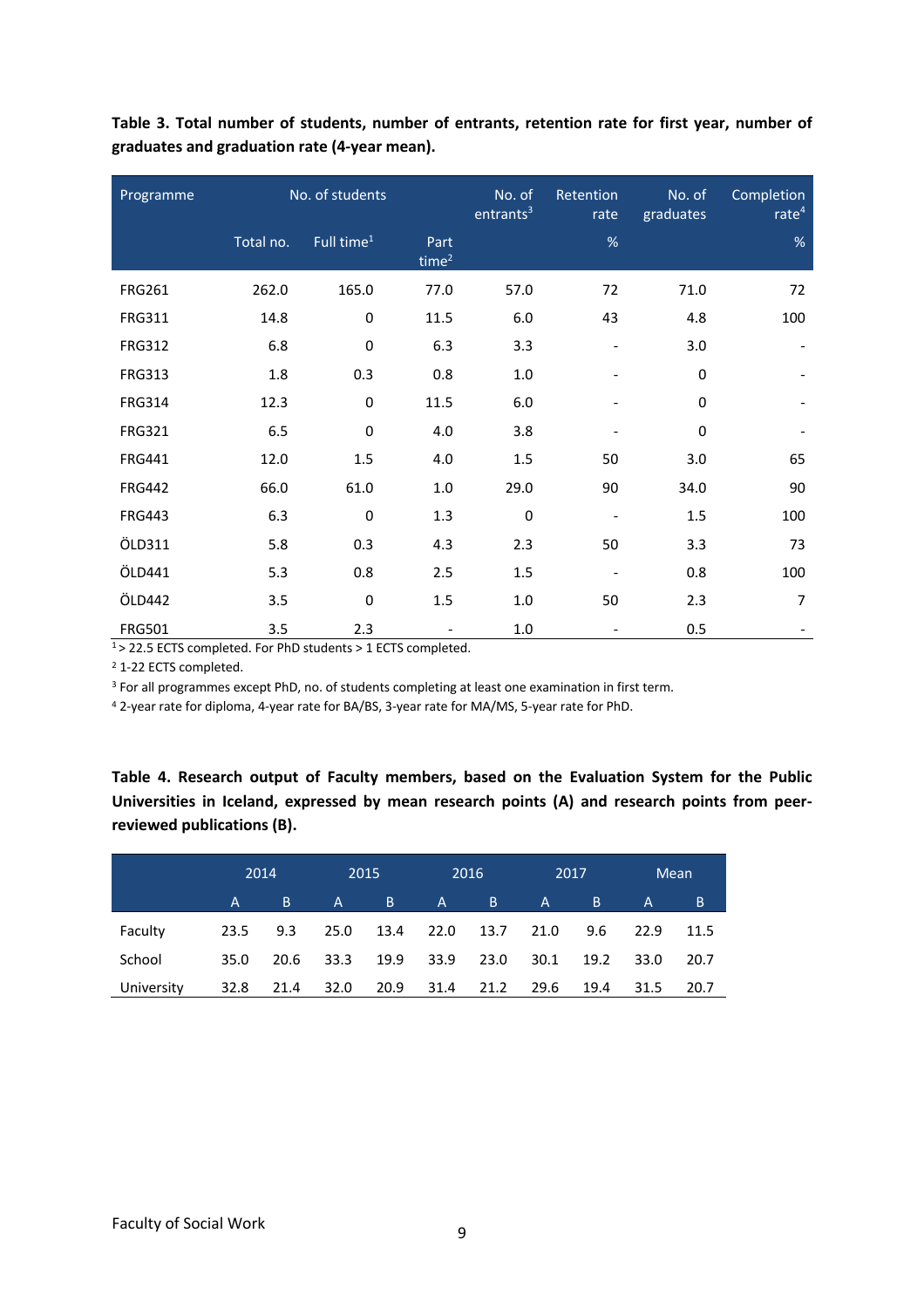# **Appendix 2. Action Plan for Teaching and Learning and Management of Research in QEF2**

| <b>Actions</b> | <b>How</b> | Deadlines Responsible |
|----------------|------------|-----------------------|
|                |            | party                 |

#### **1. FACULTY LEVEL**

| $\mathbf{1}$ | Get external view on the<br>study programmes     | Seek consulting from<br><b>Faculty Council</b>                                                                                                             | Spring 2019<br>and<br>onwards | Undergraduate,<br>master's, and doctoral<br>study committees,<br>Head of Faculty |
|--------------|--------------------------------------------------|------------------------------------------------------------------------------------------------------------------------------------------------------------|-------------------------------|----------------------------------------------------------------------------------|
| 2            | Increase co-operation on<br>research             | Create formal research<br>groups in order to<br>apply for funding,<br>conduct research, and<br>enhance the research<br>environment of<br>doctoral students | 2019                          | Head of Faculty                                                                  |
| 3            | Increase co-operation in<br>teaching             | Encourage teachers to<br>teach courses together                                                                                                            | 2019                          | Undergraduate,<br>master's, and doctoral<br>study committees,<br>Head of Faculty |
| 4            | Increase efforts to get more<br>external funding | Consultation with<br>experienced<br>researchers,<br>collaboration with the<br>Head of Research in<br>the School of Social<br><b>Sciences</b>               | Spring 2019<br>and<br>onwards | Head of Faculty                                                                  |

### **2. STUDY PROGRAMMES**

#### **2.1 Undergraduate Studies**

| 1 | Smaller groups of students                                             | The department must<br>find ways to break up<br>large groups of first-<br>year students, e.g., in<br><b>Mathematics</b> | 2020 and<br>ongoing | Head of Faculty            |
|---|------------------------------------------------------------------------|-------------------------------------------------------------------------------------------------------------------------|---------------------|----------------------------|
| 2 | Improve the teaching<br>quality in large<br>undergraduate classes      | Consider dividing up<br>classes; consider<br>flipped classroom,<br>online teaching<br>assistance                        | 2019                | Head of Faculty            |
| 3 | Improve the teaching<br>quality in first-year<br>undergraduate classes | Most experienced<br>teachers and<br>researchers teach<br>courses                                                        | 2019 and<br>onward  | Head of Faculty            |
| 4 | Exams                                                                  | Make sure no course<br>has 100% final exam                                                                              | 2019                | Head of Faculty            |
| 5 | Syllabuses are viewable<br>before the semester starts                  | Teachers hand in their<br>syllabus at least 4<br>weeks before the<br>teaching starts.                                   | 2019<br>onward      | Undergraduate<br>committee |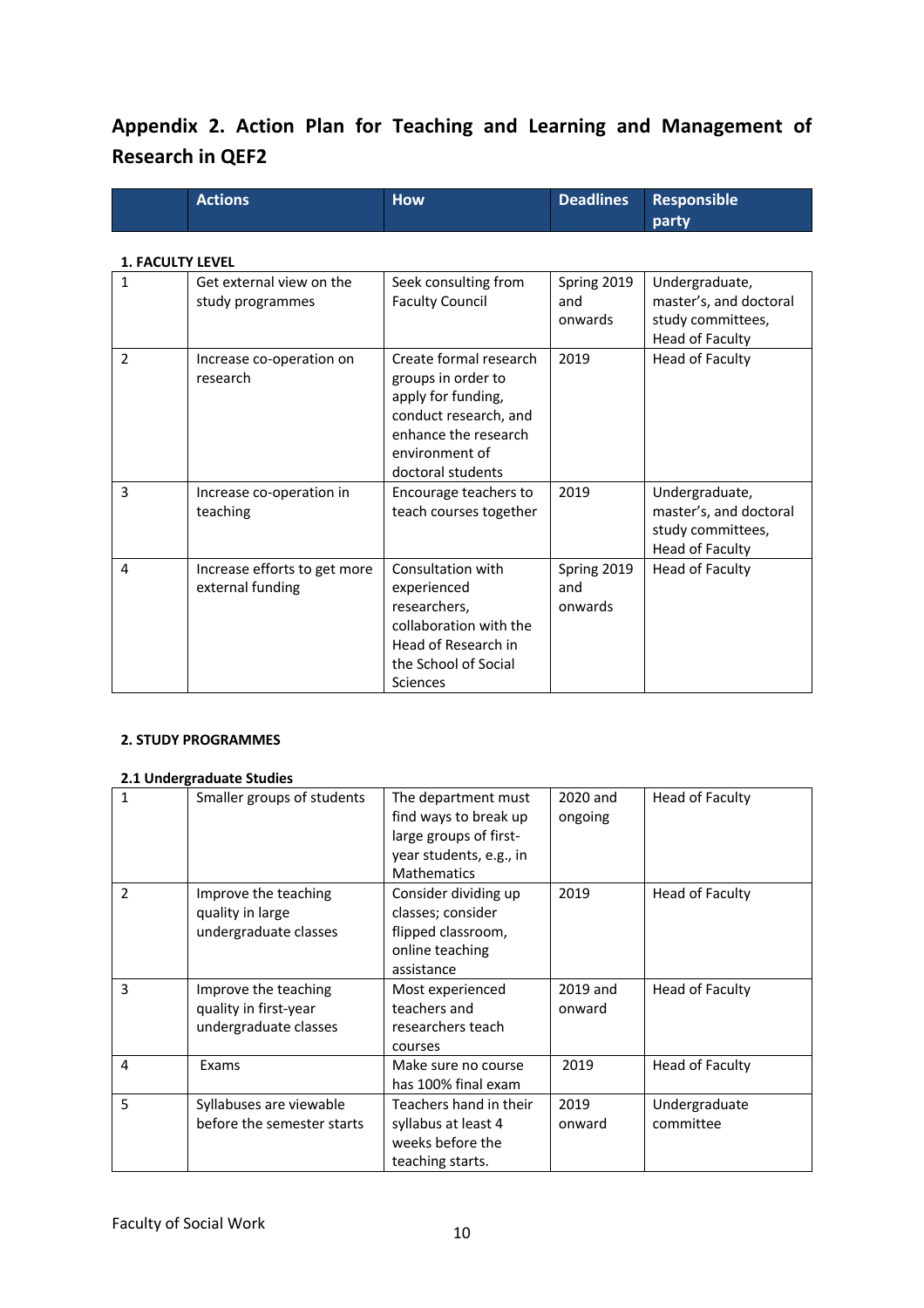| 6              | Course workload is<br>insufficiently coordinated | Review syllabus before<br>each semester                                                                            | 2019<br>onward | Individual teachers and<br>undergraduate study<br>committee |
|----------------|--------------------------------------------------|--------------------------------------------------------------------------------------------------------------------|----------------|-------------------------------------------------------------|
| $\overline{7}$ | Methodology                                      | Increase number of<br>courses in<br>methodology, add a<br>mixed-method course<br>to the undergraduate<br>programme | 2019           | Undergraduate<br>committee and Faculty<br>meeting           |
| 8              | Increase collaboration in<br>teaching            | Teachers form groups<br>around courses                                                                             | 2020           | Head of Faculty                                             |
| 9              | Practical training of<br>students                | Students get training in<br>Excel                                                                                  | 2020           | Undergraduate<br>committee and Faculty<br>meeting           |
| 10             | Student surveys                                  | Regular meetings with<br>student<br>representatives                                                                | 2019<br>onward | Head of Faculty                                             |
| 11             | Set policy regarding<br>teaching hours           | Implement regulations                                                                                              | 2020           | Head of Faculty, Faculty<br>meeting                         |

# **2.2 Master's Studies**

|                | Increase the number of<br>master's theses finished                                            | Introduce measures,<br>such as courses in<br>research design and<br>writing               | 2019             | Head of Faculty and<br>Master's study<br>committee |
|----------------|-----------------------------------------------------------------------------------------------|-------------------------------------------------------------------------------------------|------------------|----------------------------------------------------|
| $\mathfrak{p}$ | Increase teaching on<br>governance, corporate<br>social responsibility and<br>business ethics | Introduce new courses<br>in the Master's<br>programme                                     | 2019             | Master's study<br>committee, Head of<br>Faculty    |
| 3              | Revise the structure of the<br>new modular system                                             | Increase specialisation<br>of the programmes and<br>make it easier to<br>choose electives | 2019,<br>ongoing | Master's study<br>committee, Head of<br>Faculty    |
| 4              | Teaching diversity                                                                            | Analyse teaching<br>diversity and consider<br>measures to increase it                     | 2019             | Master's study<br>committee, Head of<br>Faculty    |

### **2.3 PhD Studies**

| Ch. 2.3.1     | <b>Students</b>                                                                                              |                                                                                                                         |           |                                                                     |
|---------------|--------------------------------------------------------------------------------------------------------------|-------------------------------------------------------------------------------------------------------------------------|-----------|---------------------------------------------------------------------|
| 1             | Set up clearer lines of<br>communication between<br>the doctoral study<br>committee and doctoral<br>students | Use existing channels<br>(e-mail, web, social<br>media, verbal<br>interaction) more<br>efficiently and<br>consistently. | 1.1.2019  | Doctoral studies<br>committee                                       |
| $\mathfrak z$ | Set up faculty doctoral<br>student association                                                               |                                                                                                                         | 1.2.2019  | Students, with faculty<br>support                                   |
| 3             | Provide training in using<br>databases                                                                       | Workshops                                                                                                               | Annual    | Doctoral studies<br>committee<br>commissions from<br>outside source |
| 4             | Improve orientation for<br>new students                                                                      | Collect information<br>from different sources                                                                           | 2019      | Doctoral committee                                                  |
| 5             | Formalize the process of<br>evaluating students' work in<br>written form                                     | Consult teachers on<br>using rubrics                                                                                    | June 2019 | Head of Faculty                                                     |